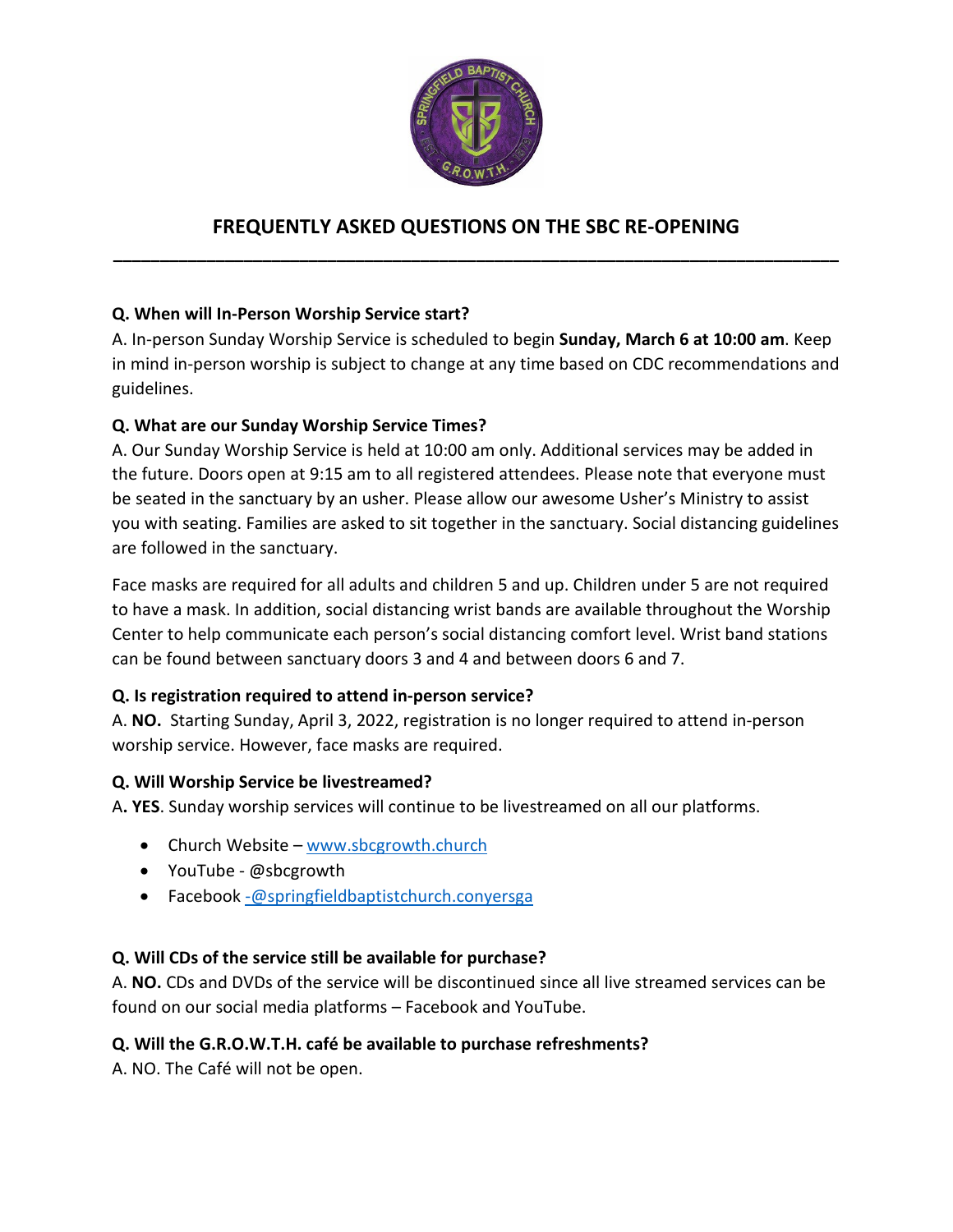

# **Q. Will the G.R.O.W.T.H. Bookstore be open on Sunday?**

A. NO. The G.R.O.W.T.H. Bookstore is available online only until further notice.

### **Q. Can I request transportation to Sunday Service?**

A. Currently, transportation services are not available. This service will be added at a later date.

### **Q. What time is Sunday School? Will it be held in-person?**

A. Sunday School will continue to be held virtually until further notice. Starting March 6, the Sunday School hour will change to 8:00 am – 9:00 am to accommodate the in-person worship service.

### **Q. How do I join a Virtual Sunday School class?**

A. To join a Sunday School class, click [here.](https://sbcgrowth.church/images/Virtual-Sunday-School-Information-2_1_compressed.pdf) You may also visit the church website at [www.sbcgrowth.church.](http://www.sbcgrowth.church/)

# **Q. When will Tiny Temple (Children's Nursery) reopen?**

A. Tiny Temple will remain closed until further notice.

### **Q. When will Children's Ministry reopen? (Grades K-5)**

A. Kingdom Kids will remain closed until further notice. Please check Realm for weekly virtual gatherings.

# **Q. When will Joshua Generation reopen? (Middle & High School Students)**

A. Joshua Generation worship service will remain closed until further notice.

# **Q. Will Wednesday Bible Study be held in-person?**

A. Wednesday Evening Bible Study will continue to be held virtually @ 7:00pm each Wednesday night on all of our SBC platforms.

#### **Q. Can my ministry meet in person during the week?**

A. Currently, only Worship & Arts ministries are meeting in-person with limited participation to prepare for Sunday Worship service. All other ministries should continue to meet virtually until further notice.

#### **Q. How do I request Baptism?**

A. Baptisms will be held in-person during Sunday Worship Services. Baptisms will be scheduled as needed. To request baptism, [click here.](https://sbclive.wufoo.com/forms/m1ijk7w70sp16tk/)

#### **Q. Will baby blessings be held in-person?**

A. Baby blessings will continue to be held virtually until further notice. To request a baby blessing, please complete the form [here.](https://sbclive.wufoo.com/forms/q1e4uj8s0p8vdiw/)